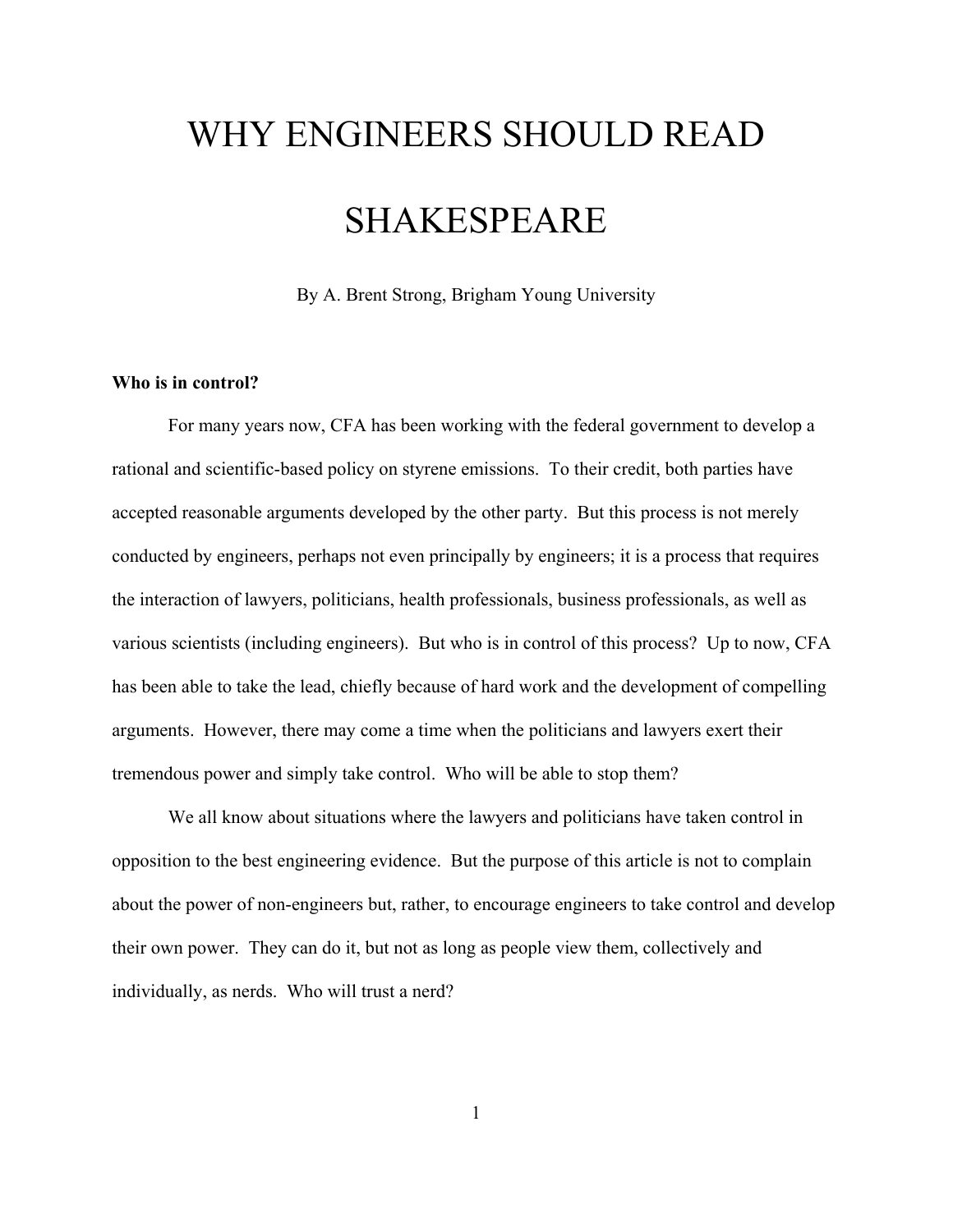I've thought quite a bit about what it means to be a nerd. I have concluded that nerd is a term that refers to scientists or engineers who are so wrapped up in their own narrow technological world that they cannot relate to the broader world around them. If that definition is true, then it is no wonder that they are laughed at and even more, should not be trusted with major decisions affecting the greater population.

 The public not only doubts that nerdy engineers (perhaps all engineers) can really comprehend the world around them but, equally problematical, the public doesn't think that engineers and scientists can even explain their own work. Thus we have scientific reporters who translate technical stories into everyday language. What is wrong with engineers and scientists explaining their own work? We see other professionals like lawyers and politicians explaining their own points of view, why not engineers? The answer, sadly, is that too often engineers have been unintelligible to the common non-scientist. And this has strengthened the general feeling among the public that engineers exist in their own world and haven't developed the skills to communicate properly with the non-technical public.

 Even more tragic is the feeling that technology itself has gotten away from the engineers and scientists. Many people believe that lawyers and politicians are more trustworthy in controlling science than are the scientists. Why? Because scientists have too often failed to discuss the broad implications of their science and have made too many errors in judgement about the course of that science.

**Scientists must develop the ability to express themselves articulately in terms that all can understand and to discuss scientific and other issues from a broad and comprehensive viewpoint, especially pointing out the non-scientific implications of**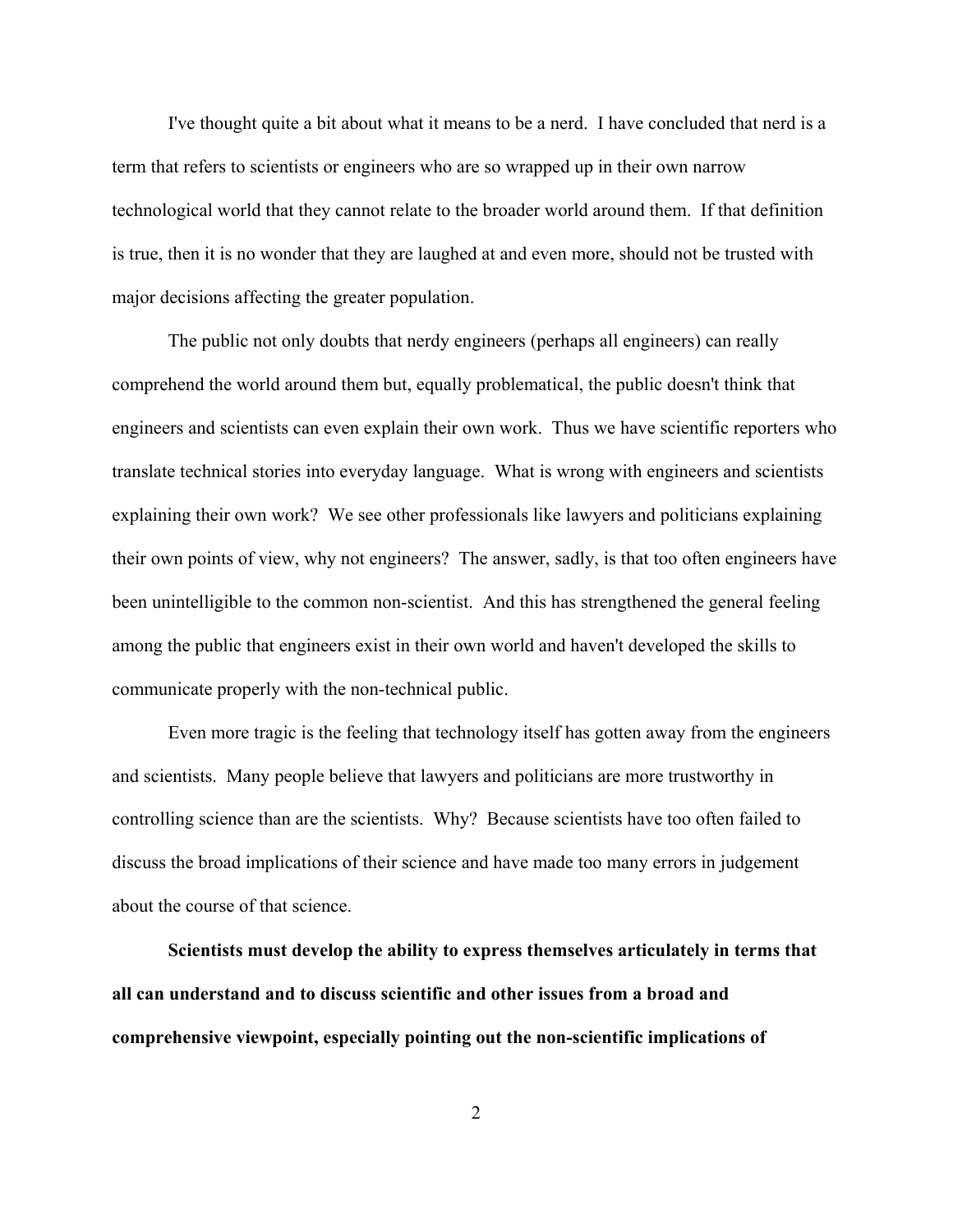**scientific decisions**. But, the most troubling question we must ask is this  $\mathscr{P}$  are the engineers capable of such broad and subtle discussions? Are they capable of being leaders? Some are, but are you?

#### **How to take control**

 I hope you won't mind a little personal reference, but I have closely observed the nerdy tendency in engineers for many years, as I suppose many of you have too. As a university professor in engineering and technology, I am in a position to try to do something about it. (Writing article will also, I hope, be a help.) I believe that engineers too often reject or ignore the type of training that will give them the abilities to become leaders in society.

 The process of developing engineers into competent and well-respected leaders requires that two directions be followed simultaneously  $\mathscr{P}$  depth and breadth. The first direction, depth, implies that the students become good engineers. I help my students in this task by teaching technical courses in composites and plastics. We discuss the behavior of the materials and the processes used to convert these materials to useful products. These subjects can be quite theoretical and, therefore, their understanding requires that the students develop depth in the subject.

 In discussing the concepts of molding and finishing of plastics and composites I also try to be very applied because it is in the real-world application of the basic concepts that engineers will spend most of their lives. The engineers must understand engineering fundamentals, but also understand how to apply those fundamentals.

 Some engineers believe that this application of engineering science is all that is needed to relate to the real world. Sadly, that is in error. Other skills are needed in the world of commerce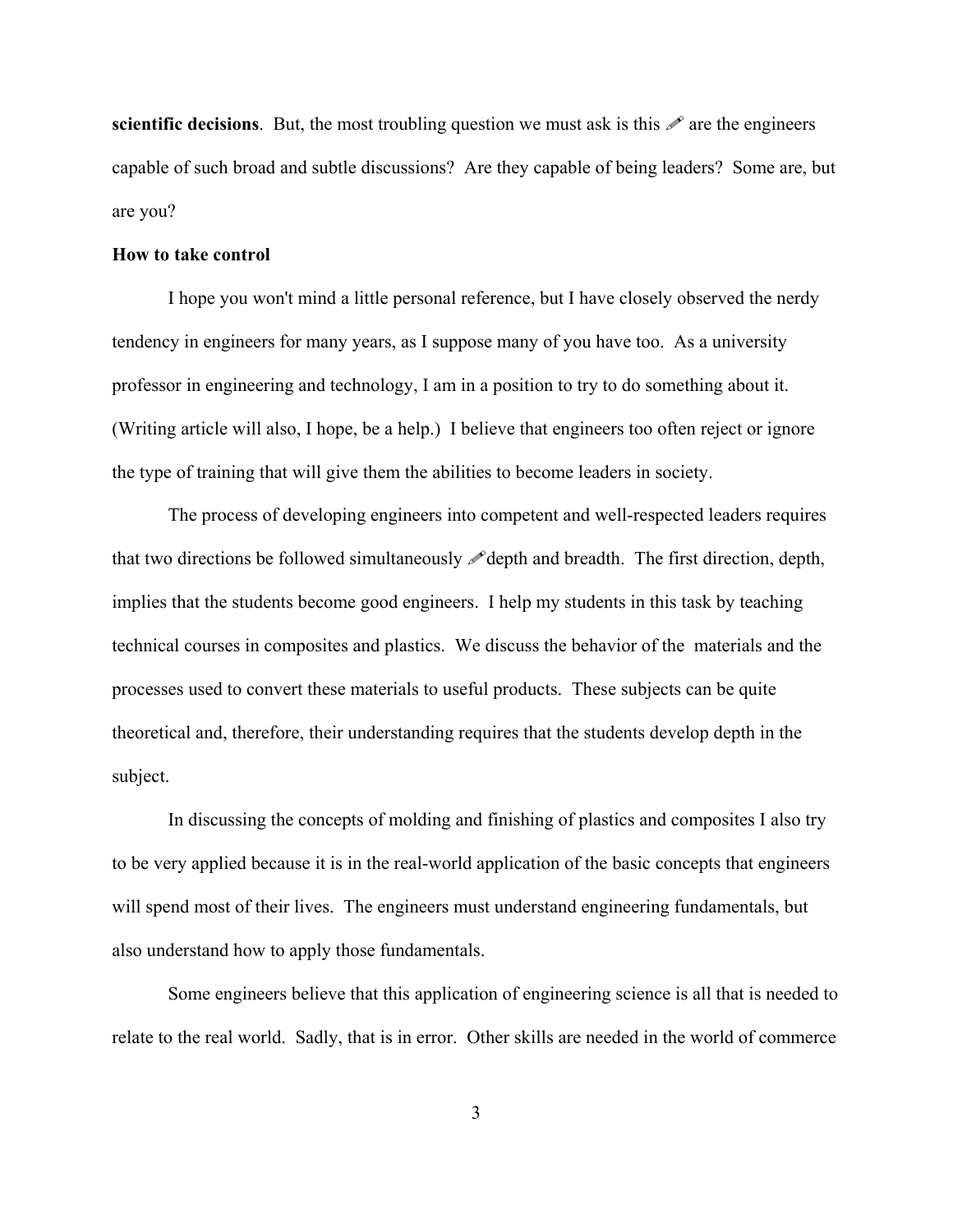and non-science. Some critical non-technical skills that most engineers need are those of business. Engineers in business need to understand the basic economics of capital justification and pay back. They should also understand simple accounting, marketing, sales, and business decision-making. Not long after they start a job they also find out that writing and speaking skills are also critical to their success. I remember as a chemist at DuPont that my boss suggested that I attend a course on how to write. I did, and it has changed my life. I now spend most of my time writing and talking. Other professional engineers do the same, even when they are not in academics.

 As a professor I try to assist my students in gaining business skills by teaching a class that helps engineers start and run their own business. They write business plans and learn many of the skills needed to be entrepreneurs. I am happy to report that many of the students in our program, and many other engineers that I have observed, are anxious to develop these business skills. Sadly, many other engineers believe that if they don't especially like business they will be exempt from needing these skills. I think that they are wrong. Even engineers tucked away in the depths of the engineering department of a large company need to understand how to be effective in the business environment.

 I think that still other skills are needed if an engineer is to become a leader of society and take control over their own work and influence the course of society. A colleague and I have written a book that discusses this need. It is called, *Introduction to Engineering Technology and Engineering* by Val Hawks and Brent Strong. Figure 1 is a graphical representation of what we think is needed for a leader of a technology-based business. We have depicted the students as a building that we are helping to construct. The foundation of the building is sound values. This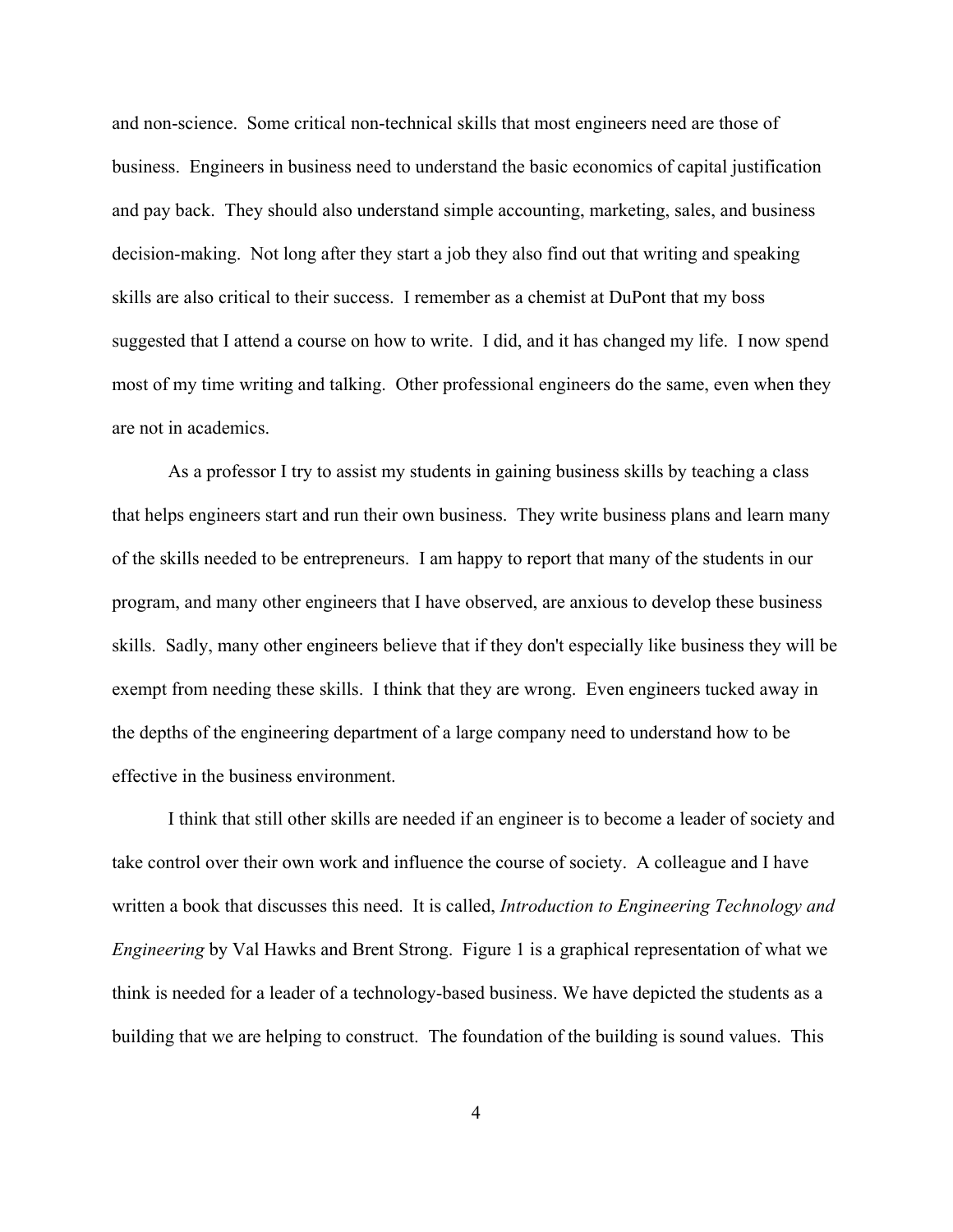foundation supports three columns. One is a column of technical capability. Most engineering and technology programs are successful in building a good technical column.

 The business column is sometimes built by the university, either in an undergraduate or graduate program, but some engineers, sensing their own deficiencies in the business area, will work hard and learn the business skills without formal schooling, thus creating their own column.

 The third column is general education. Universities have long recognized this need for an education beyond just the professional areas (like engineering and business), not just for engineers but for everyone. That is the reason that universities have general education requirements. But I have found a disturbing tendency among engineers to just simply comply with general education requirements and not to seek a real understanding that brings real enrichment.

 Therefore, I decided to set an example for the engineers at my school and I began to teach a general education class that satisfies the Western Civilization requirement where the great issues of many societies and times can be examined. My course is called History of Creativity in the Arts, Science and Technology. Although the course is taught to all majors, many who attend are engineers. I try to show them many perspectives that can be obtained from non-technical fields. We discuss creative people and creative periods from the ancient Egyptians, Chinese, Greeks, and Romans through the Renaissance, Enlightenment, Industrial Revolution to Modern times. We look at philosophy, art, literature, drama, politics, music and science. We compare and contrast. When students really get involved in the class, I can see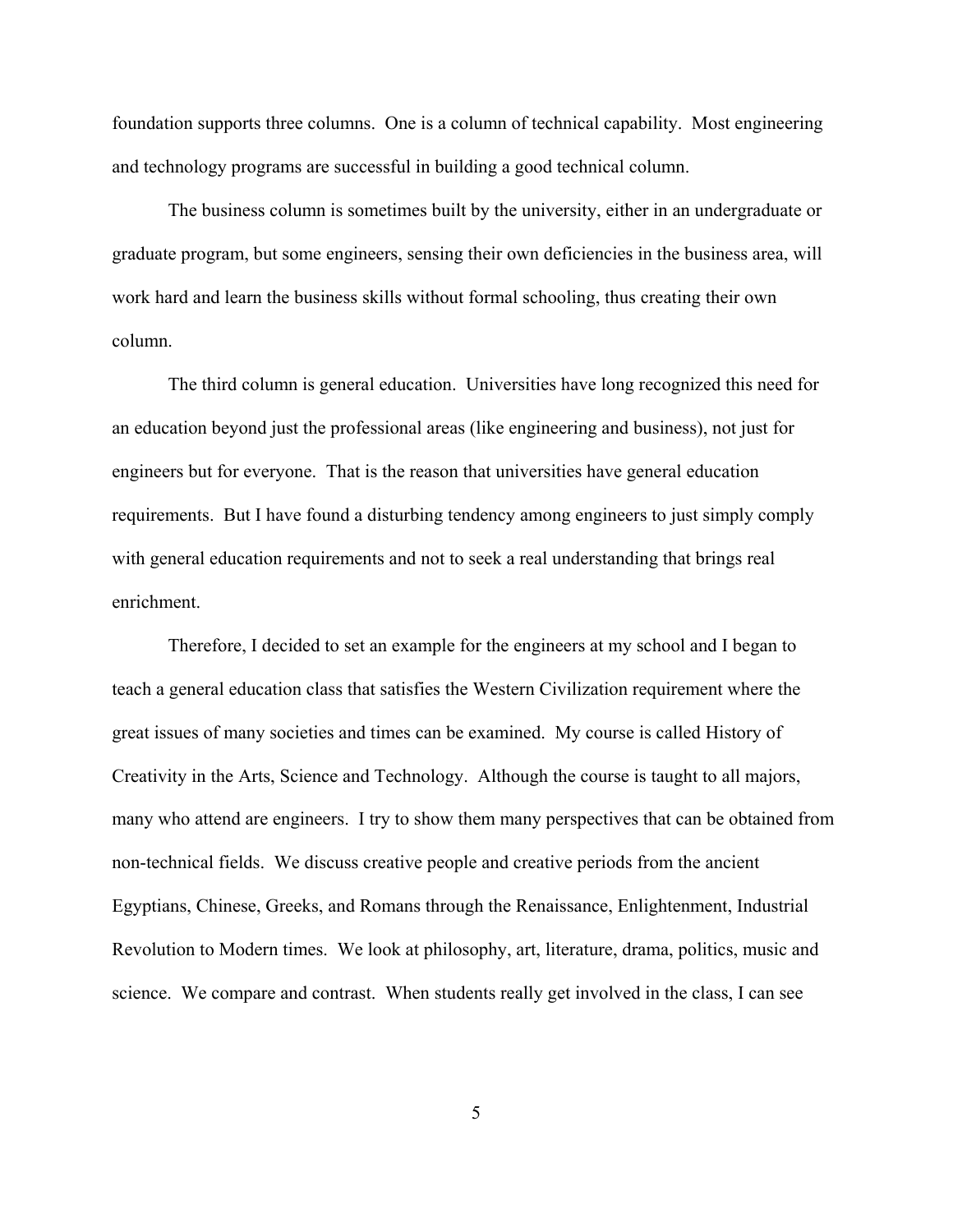tremendous growth in the broadness of their views and their understanding of multiple viewpoints. They learn to synthesize new ideas from all the areas we discuss.

 Perhaps a few words about the foundation of the building are appropriate at this point. Most people have a good set of values, but I think that these need to be enriched in most engineers. That enrichment comes from considerations of ethical and value-based problems encountered by others in the world so that a person's own values and ethics can be examined more fully and, perhaps, modified. These values might be obtained from religion, from philosophy, or from ethical teachers of other types. Sadly, many people haven't thought deeply about their values or about the values of the society in which they live. Engineers seem to say that they are too busy studying engineering to think about values. Other majors often say the same thing. However, by making a conscious effort to think and discuss values, those values become better defined. Most universities teach courses on ethics, and ours is one of those. In addition, people need to stop in their hurried lives and discuss basic values. Having experience in technical, business, and general education is a great assistance to the ability of people to carry on these discussions in the broadest and most productive environment.

 Now, a few words about the roof of the building depicted in Figure 1. It is a roof of creativity. I think that it is the roof because it depends on all the lower parts. Creativity involves being able to think out of a narrow area, sometimes called thinking out of the box. When engineers can think out of the engineering box, they become more creative, they relate more effectively to non-scientists, and they become better people in general.

 Creativity involves the process of thinking both **linearly and laterally**. These two aspects of creativity are illustrated in Figure 2. The linear thinking promotes excellence in the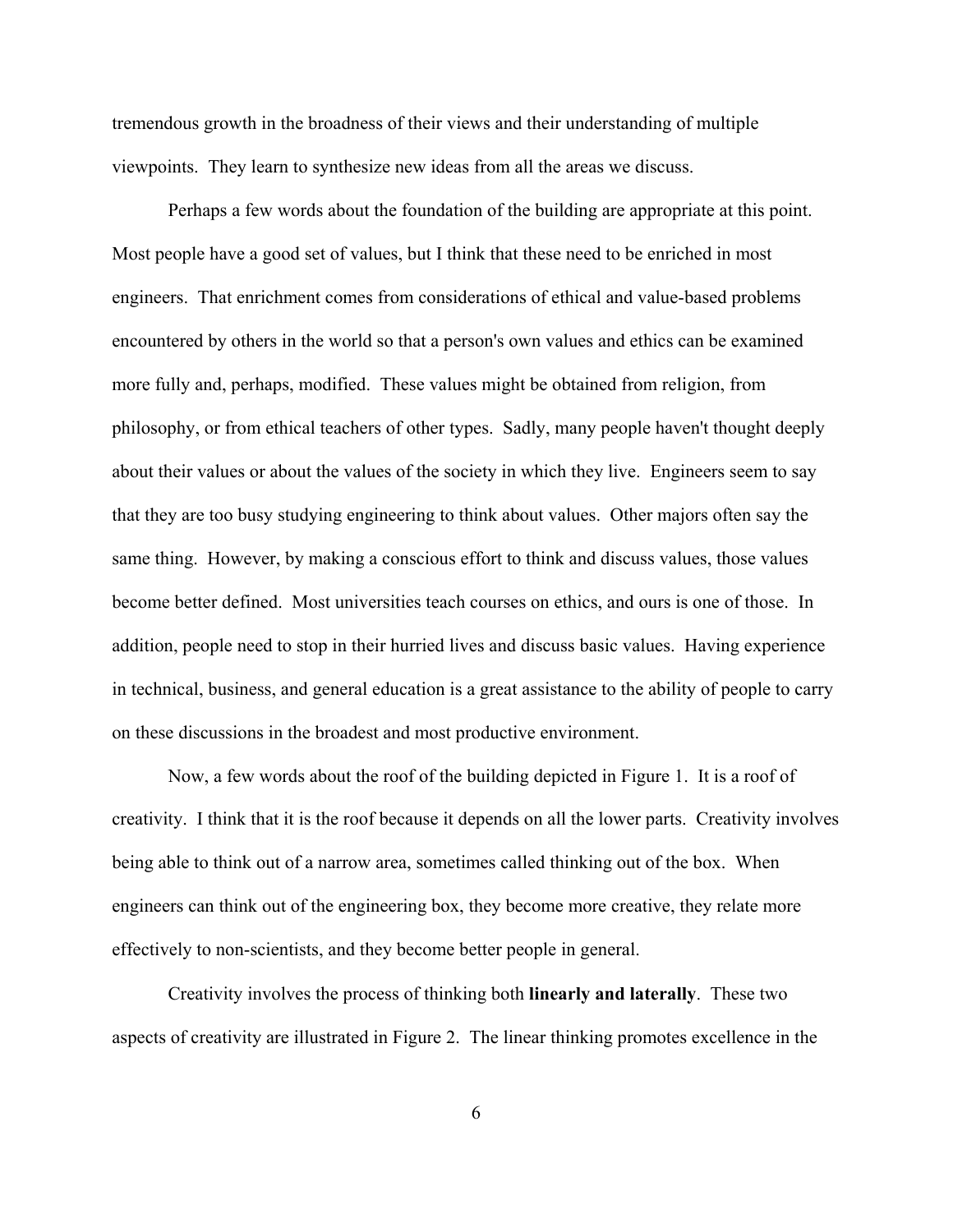task at hand. This excellence is usually achieved by moving deeply into a subject. It is characterized by hard work, highly developed skills, focus and dedication. Most engineers are quite good at linear creativity.

 The truly creative person couples this depth with lateral creativity. This is a leap of concept to a new realm. This leap creates a connection that no one else has ever seen. It is characterized by innovation, intuition, and breadth of vision. In patent work this leap is the unique and unexpected idea. In art it is the creative vision. In engineering it is the development of a brilliant new product or the innovative solution to a lingering manufacturing problem. Such a leap is unexpected and, therefore, does not come from logical thinking. It is, of necessity, nonlogical and, therefore, outside the type of thinking that most engineers are trained to do.

 This non-logical thinking is not the same as illogical. It is, rather, leaping to a new frame of reference or, using a concept from a different area in a new context that would not be expected purely by logic. The reason is that logical thinking involves expanding a person's knowledge within a particular sphere. This is linear thinking. The leap to a new realm is non-logical, at least at the time the leap was made, and is therefore lateral thinking. Analogies often spring from lateral thinking.

 The ability to jump to a new frame of reference is improved as a person becomes more familiar with that frame of reference. It is hard to appreciate the subtleties of a field if you know very little about it. For instance, imagine that you are unfamiliar with baseball. You might not appreciate the subtleties of a finely executed double play. You might not understand the tension that exists in the bottom of the ninth with three runners on base and two outs, the home team behind by three runs, a power hitter up, the count full, and the ace reliever of the other team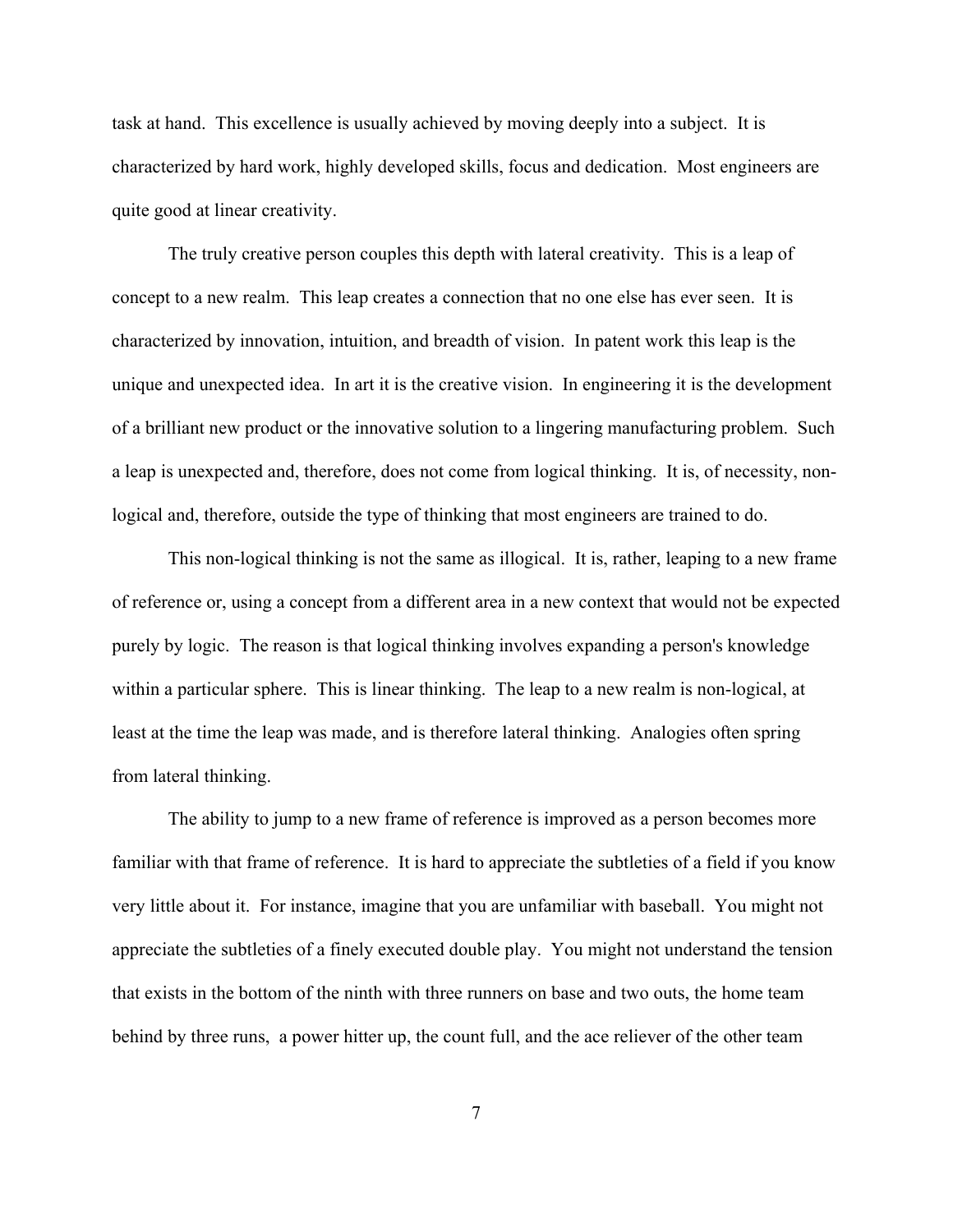about to throw. A knowledge of the game enriches the experience. Knowing about the world enriches thinking and better prepares a person to judge people and events and relate to those whose expertise is in non-technical areas.

 Just a brief comment about the enrichment that comes from breadth. One day, about a year ago several of the teachers of the Western Civilization classes were invited to lunch with a visiting scholar who was widely recognized as among the very best Western Civilization teachers in the world. We were asked to introduce ourselves and, when he found out that I was from the College of Engineering and Technology, he moved over to me and quickly engaged me in conversation. He said that he had never met someone from engineering who taught Civilization and wondered why I was doing it. I explained that I wanted to show the engineers and others in the class that engineers could understand the issues of Civilization. He laughed and said that he had sometimes wondered that himself. We had a great talk and, in the end, I realized that we had come to a delightful mutual understanding. I found out that he had written some books about technology and was trying to explain it to non-technical people. He had made efforts to understand the field of engineering, thus trying to bridge the gap between engineering and humanities, just as I was trying to do.

 The broad knowledge gained from studying non-technical areas is required to draw meaningful analogies from other fields. Cross-discipline connections are the essence of creativity. Clearly, engineers should develop a broad understanding of the world around them, at least to the level that they can appreciate the subtleties of the other fields and think in the terms used in these non-scientific fields. This concept is represented in Figure 1 by having the roof larger than the areas of the columns. The broad knowledge required for creativity in engineers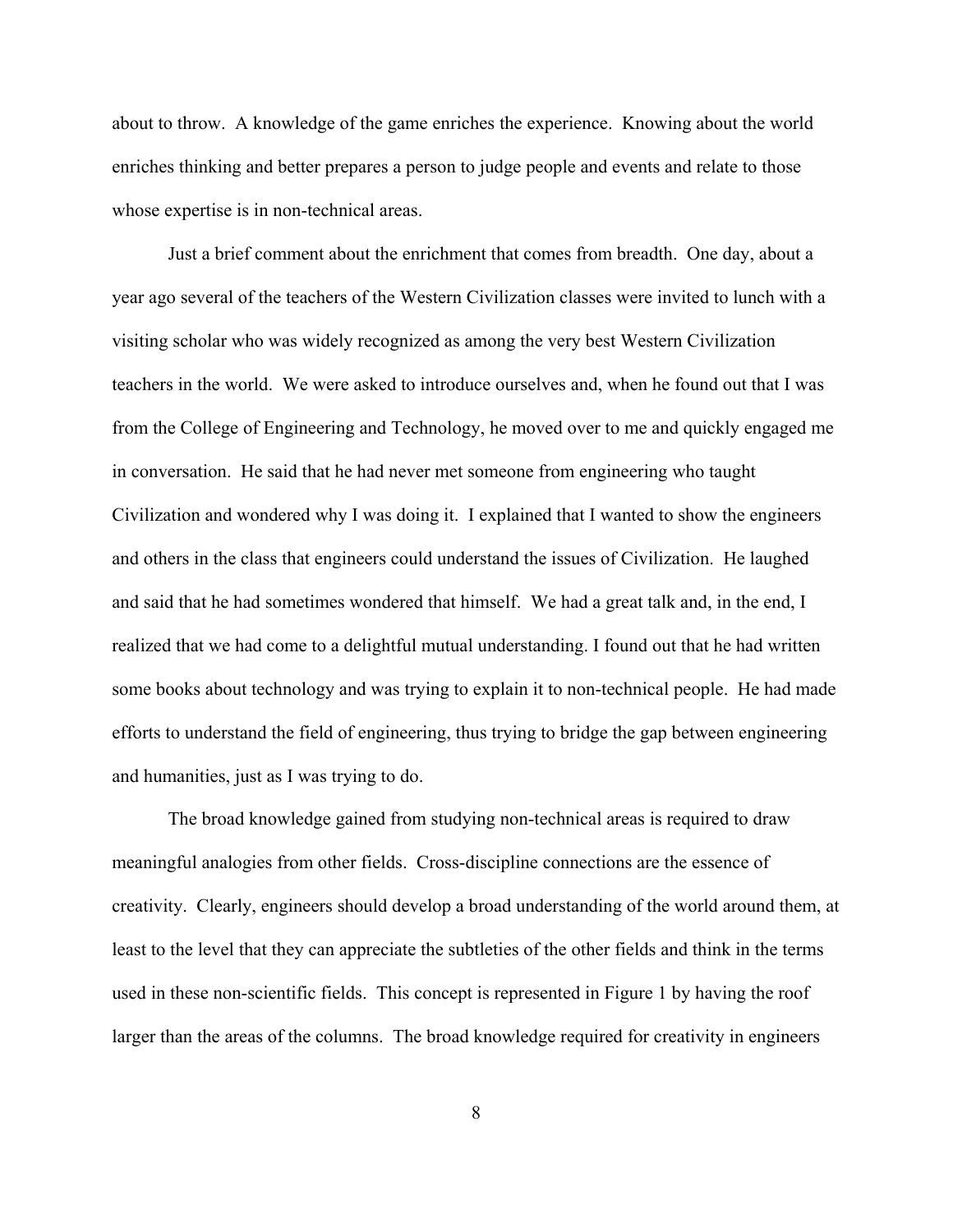comes from technical areas, business areas, and the areas studied for enrichment of values and ethics. Some might say that a person who can do this is a Renaissance Man or Woman.

 I have a goal to make all the students in the class Renaissance Men and Women. I believe that the true capability of a Renaissance Men and Women is not just to be broad in knowledge, but, in addition, to have a depth in at least one area. The depth gives a measure of what it takes to really get to the cutting edge of a field, and, therefore, gives a measure of how well other fields have been penetrated.

 So, I think that you might be convinced by now of the need for both depth (probably in engineering) and breadth (including business and non-science). But, what is the specific value of Shakespeare?

### **Why read Shakespeare**

 The most obvious reason is to acquaint ourselves with, in my opinion, the greatest writer in the English language. Well educated people all over the world are familiar with his works and discuss the concepts and plots from his plays as if everyone present were familiar with them. Hence, a basic understanding of Shakespeare is expected of all educated people. But there is much more. I have read books where Shakespeare's concepts are applied to other fields. For instance, *Shakespeare In Charge*, by Norman Augustine and Kenneth Adelman talks about applying Shakespeare to business.

 Shakespeare will help us think. Because we think in words, Shakespeare will help us improve our thinking by enriching our vocabulary. He was the master of inventing new words and, therefore, inventing new subtleties in thinking. Figure 3 contains a list of some of the more than 2000 words invented by Shakespeare. Most experts agree that his works, along with the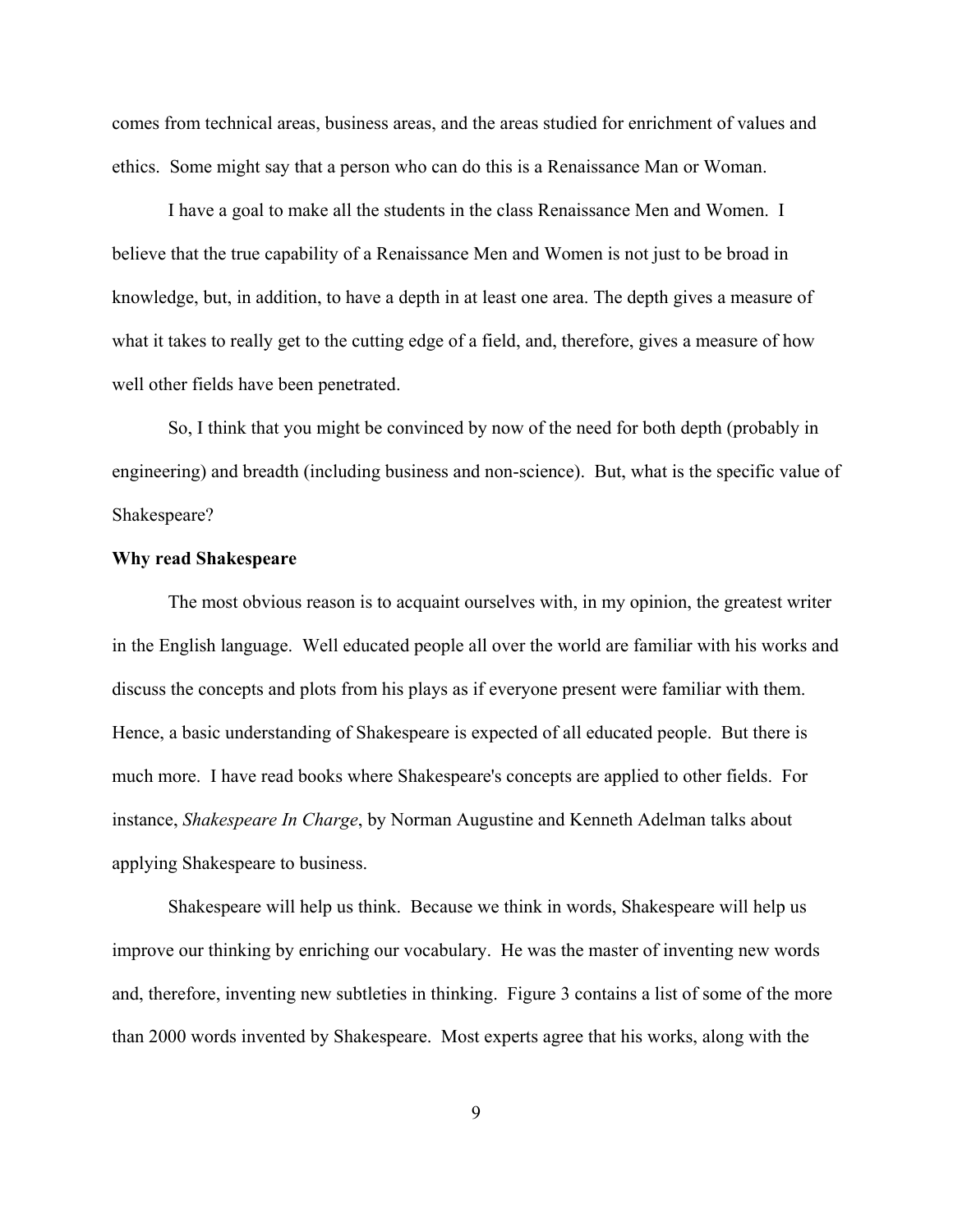King James Version of the Bible, were the most significant forces in defining modern English. The sidebar is a selection from the book *The Story of English* that shows the cleverness of Shakespeare in making phrases in addition to his invention of new words.

 Another advantage to reading Shakespeare is his ability to portray human emotions and problems in a variety of settings. For instance, in my class we read *Hamlet*, in part because Hamlet was a college student and I hope that the students can relate to him. Hamlet was troubled because he didn't trust the data he was given. (In this way he was like an engineer who has been given data from the shop floor and doesn't believe it.) Hamlet decided to perform another experiment to try and get an independent confirmation of the data. He was successful but then was troubled with the proper action to take and the timing of that action. When he took the action, he found out that he made a critical mistake. The mistake changed the situation and he had to rethink. Finally, after spending some time away from the problem, he realized the right course and returned to take the action he had newly defined. Sadly, the situation had again changed and the action came too late. I know that Hamlet was not an engineer, but his problems have relevance for us all, both personally and professionally.

 Because Shakespeare wrote about so many fields of knowledge, just reading his works will give breadth to a person's knowledge. There are Shakespearean plays about war, rulers, lawyers, spouses, history, fantasies, family troubles, and love  $\mathscr N$  all in rich and lively settings. Even if the play is totally unrelated to your professional area or even to an area that you might need in your professional life, the human dramas enacted will help you in your personal life. And that leads to perhaps the most important point of this entire article.

#### **Engineers are humans**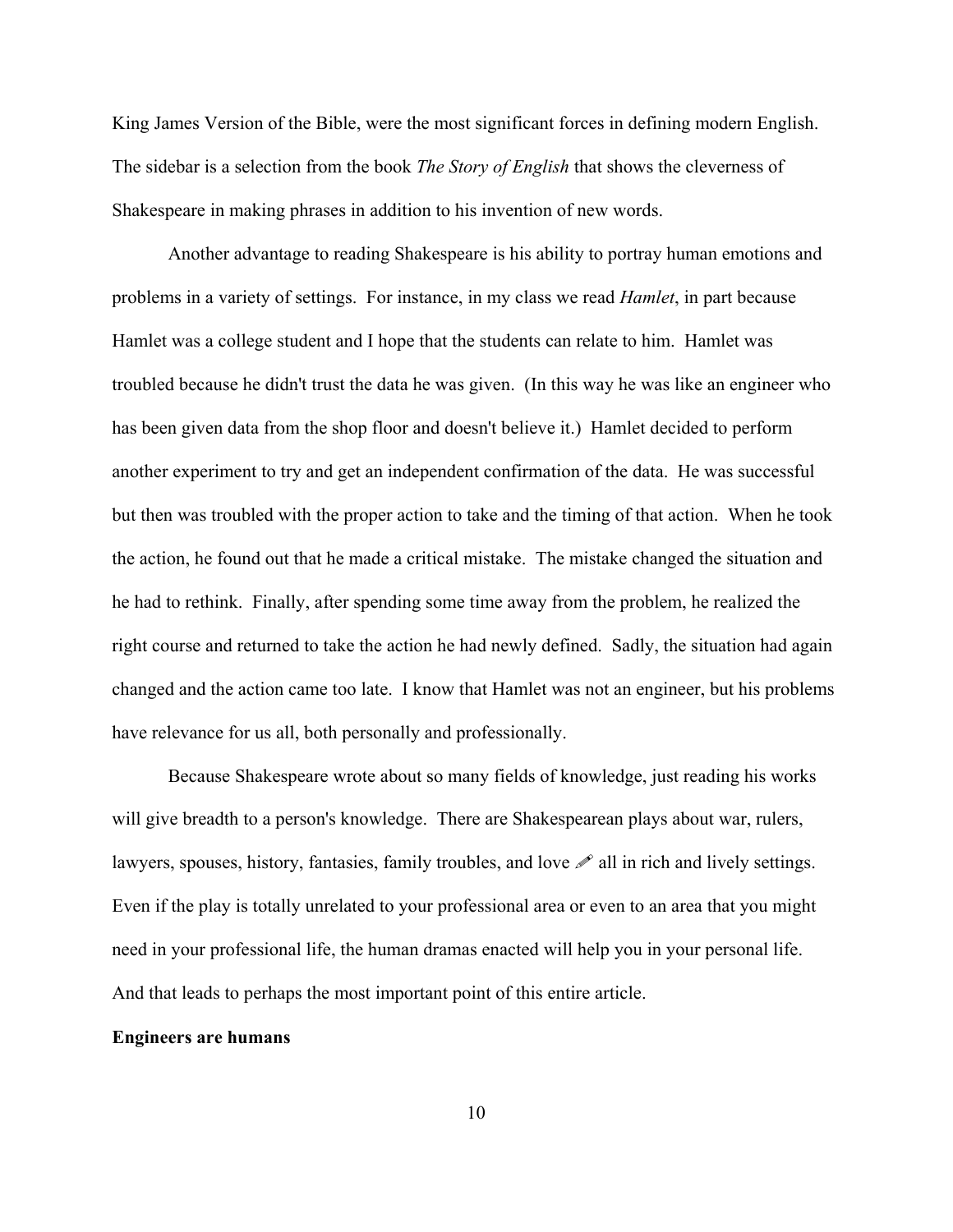We are all children and most of us are spouses and parents. We all relate with others and sometimes those relationships are with people of integrity and sometimes with people of deceit. Shakespeare helps us see those relationships in strong dramatic terms and, therefore, directs us to better understand ourselves and those around us. Imagine the understanding we can gain from Iago in the play *Othello* when we encounter an associate who lies to try and gain advantage. What about the lessons of marriage that are learned from *Othello* or, more happily, from *Taming of the Shrew*. What about the recognition of higher values than mere competition from *Romeo and Juliet*. What about the lessons of contracts from *Merchant of Venice*. From that play we also learn that when we don't know as much about a situation as others, we are in danger of being taken advantage of.

 My wife, Margaret, and I have just seen the last of our children leave the nest. We realized that we needed to develop areas of mutual interest other than our children. Of course, we already had some mutually-shared areas, but we wanted more. We wanted to enrich our lives together. Therefore, Margaret has been attending my class on the History of Creativity. We both knew that it would be difficult for her to develop an appreciation of my composites class; but she could certainly enjoy with me Western Civilization. Not only do we enjoy discussions of the subjects of the class, we also enjoy preparing the lectures together and traveling to the places in the world where famous historical events occurred. We love museums, concerts, and plays and then the discussion afterwards, often with increasing depth and understanding. Even the preparing of this article was a joyful mutual discussion. Engineers might consider developing similar areas of interest and enjoyment with their spouses.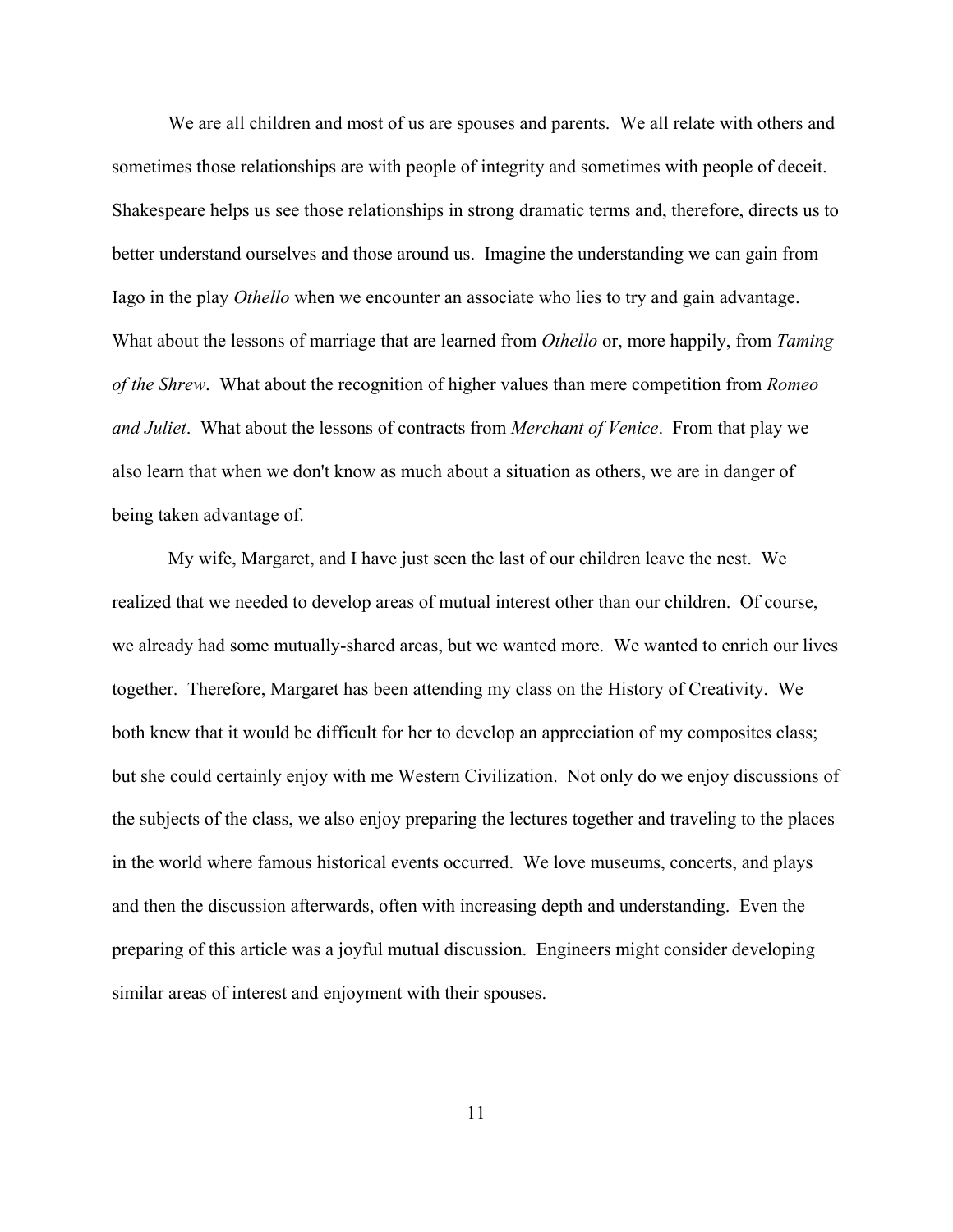My job as a professor, increasingly, is to suggest that engineers build bridges and even to demonstrate the building of such bridges. The bridges may be between engineering and business or between engineering and industry. They may even be between engineering and the arts and humanities. But most of all, they are between engineers and those who surround them. The question each of you must answer is whether you want to make the effort to build bridges of significance. That takes effort. Perhaps your effort can begin with Shakespeare.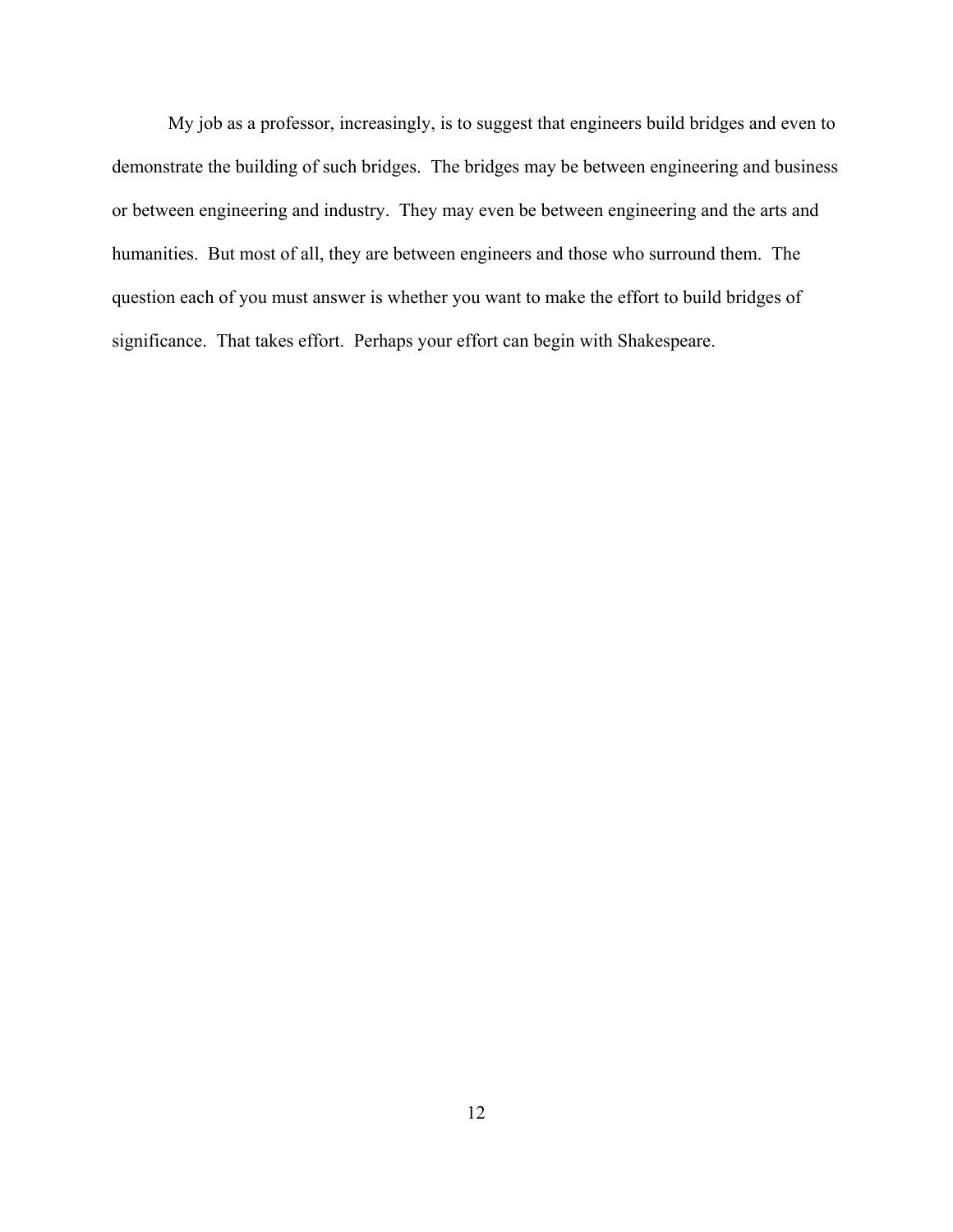

Figure 1 Educational Structure to Develop Leadership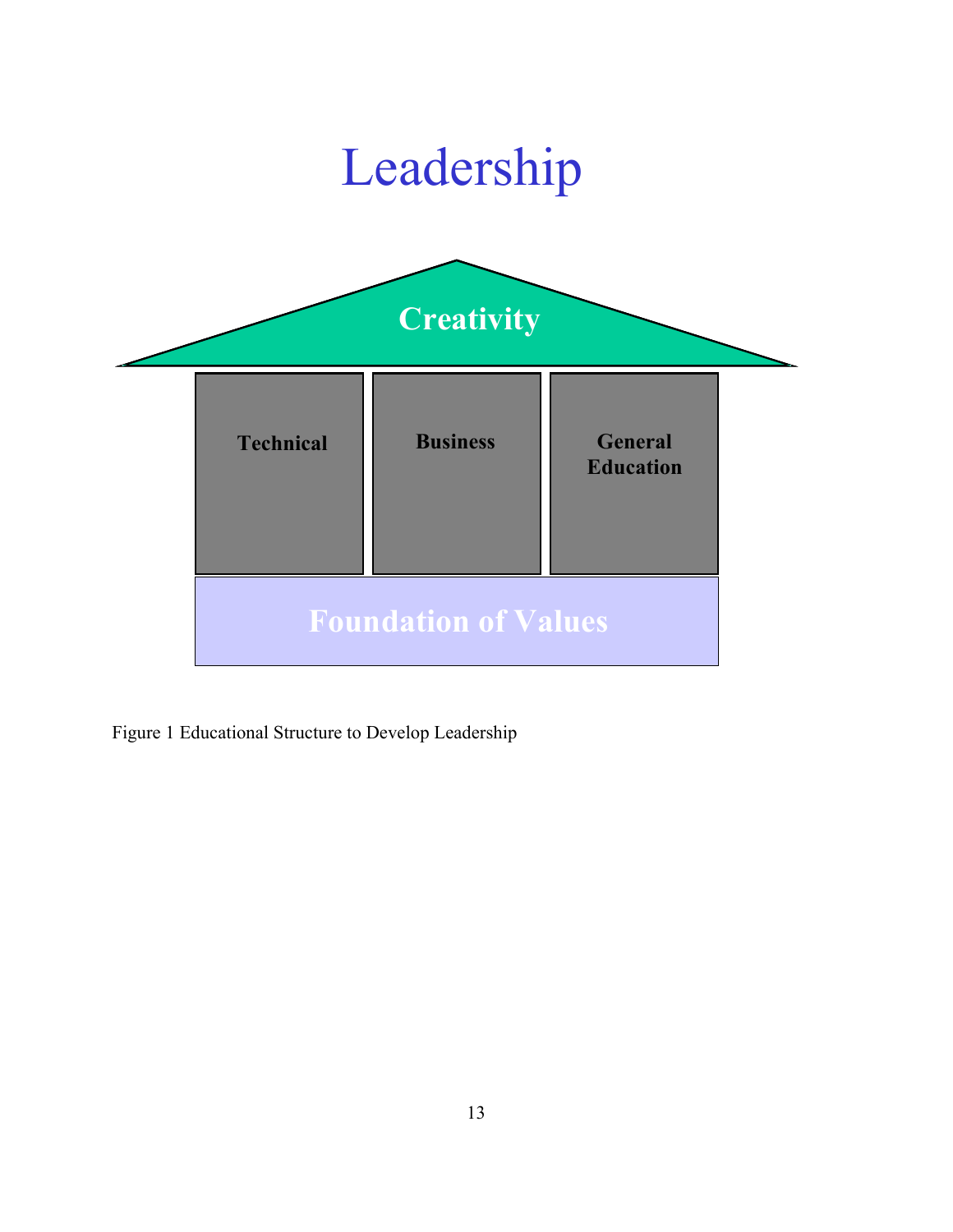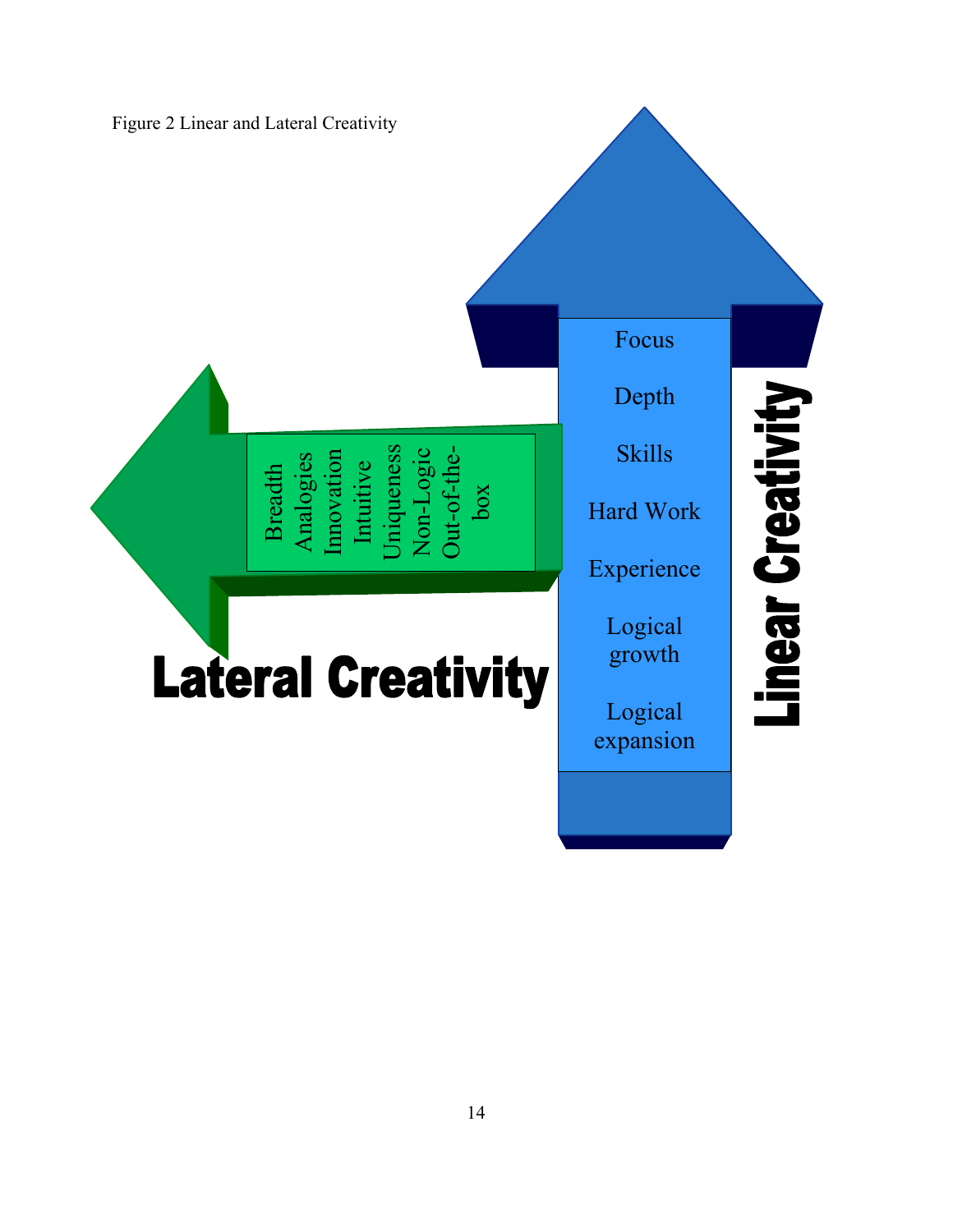## Words Invented by Shakespeare\*

| accommodation | forefathers       | monumental      |
|---------------|-------------------|-----------------|
| aggravate     | fragment          | obscene         |
| assassination | fretful           | pedant          |
| barefaced     | frugal            | premeditated    |
| brittle       | guest             | radiance        |
| castigate     | gust              | reliance        |
| countless     | hint              | snow-white      |
| cranny        | homicide          | submerged       |
| critical      | hurry             | summary         |
| dexterously   | indistinguishable | summit          |
| dislocate     | leapfrog          | *selected from  |
| dwindle       | lonely            | over 2000 total |
| excellent     | majestic          | new words       |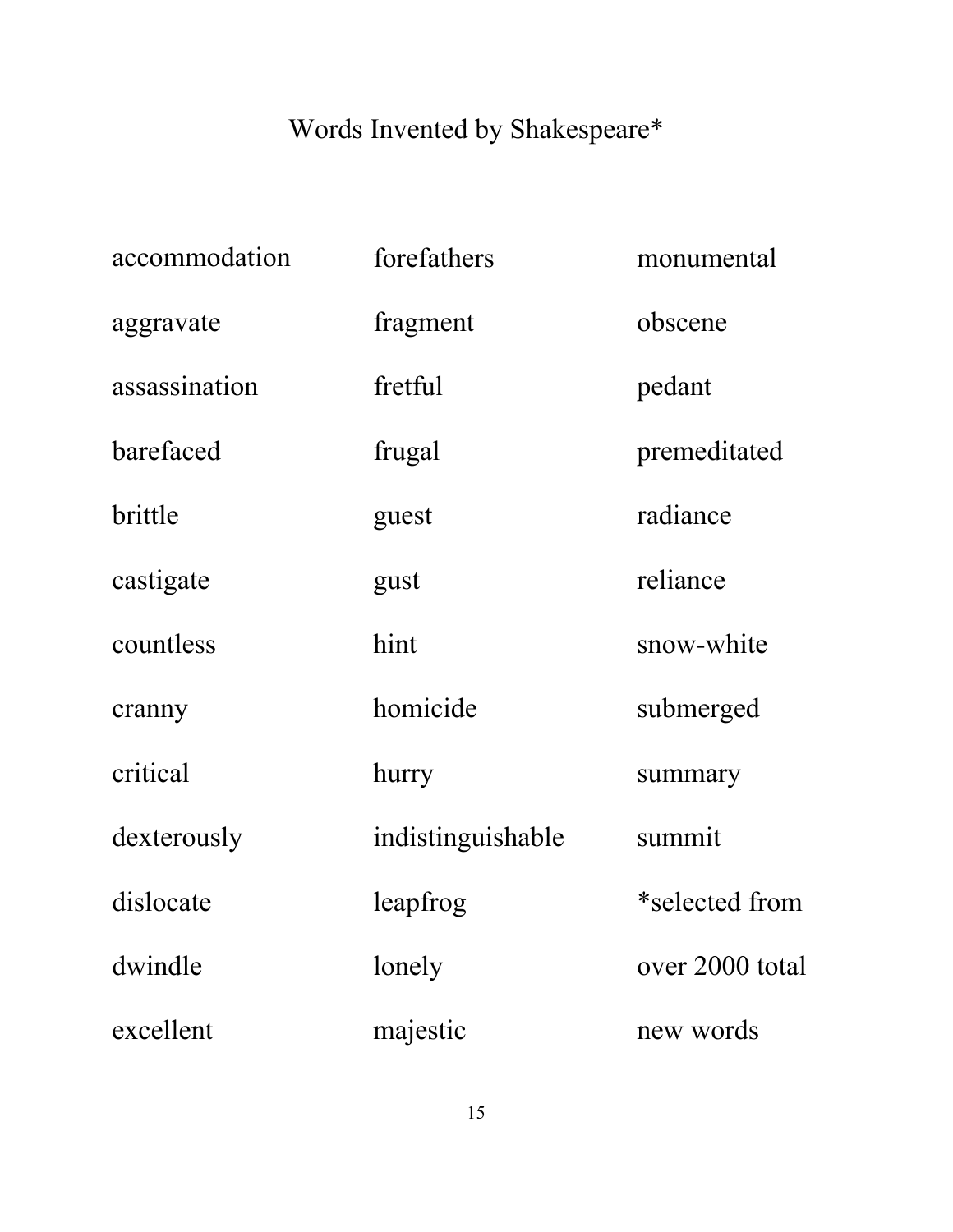#### **Side bar**

#### **Quoting Shakespeare**

If you cannot understand my argument, and declare "It's Greek to me," you are quoting Shakespeare; if you claim to be more sinned against than sinning, you are quoting Shakespeare; if you recall you salad days, you are quoting Shakespeare; if you act more in sorrow than in anger, if your wish is father to the thought, if your lost property has vanished into thin air, you are quoting Shakespeare; if you have ever refused to budge an inch or suffered from green-eyed jealousy, if you have played fast and loose, if you have been tongue-tied, a tower of strength, hoodwinked or in a pickle, if you have knitted your brows, made a virtue of necessity, insisted on fair play, slept not one wink, stood on ceremony, danced attendance (on your lord and master), laughed yourself into stitches, had short shrift, cold comfort or too much of a good thing, if you have seen better days or lived in a fool's paradise  $\mathscr N$  why, be that as it may, the more fool you, for it is a foregone conclusion that you are (as good luck would have it) quoting Shakespeare; if you think it is early days and clear out bag and baggage, if you think it is high time and that that is the long and short of it, if you believe that the game is up and that truth will out even if it involves your own flesh and blood, if you lie low till the crack of doom because you suspect foul play, if you have your teeth set on edge (at one fell swoop) without rhyme or reason, then  $\mathscr S$  to give the devil his due  $\mathscr S$  if the truth were known (for surely you have a tongue in your head) you are quoting Shakespeare; even if you bid me good riddance and send me packing, if you wish I was dead as a door-nail, if you think I am an eyesore, a laughing stock, the devil incarnate, a stony-hearted villain, bloody-minded or a blinking idiot, then  $\mathscr{P}$  by Jove! O